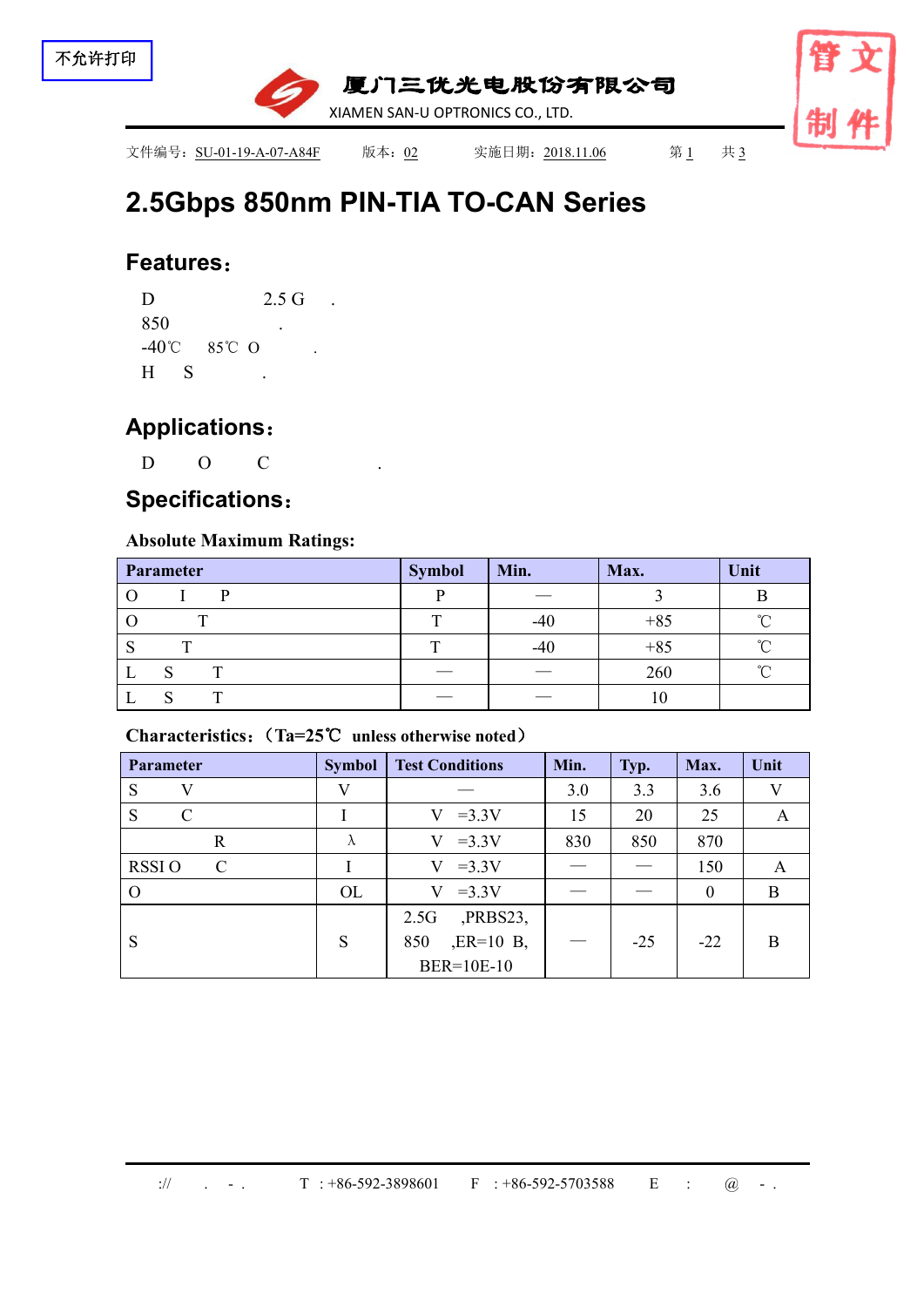

# **Key Materials**

| M             |            |
|---------------|------------|
| <b>PIN PD</b> | 0001020221 |
| <b>TIA</b>    | 0000090027 |

**Mechanical Dimension and Pin Assignment:**